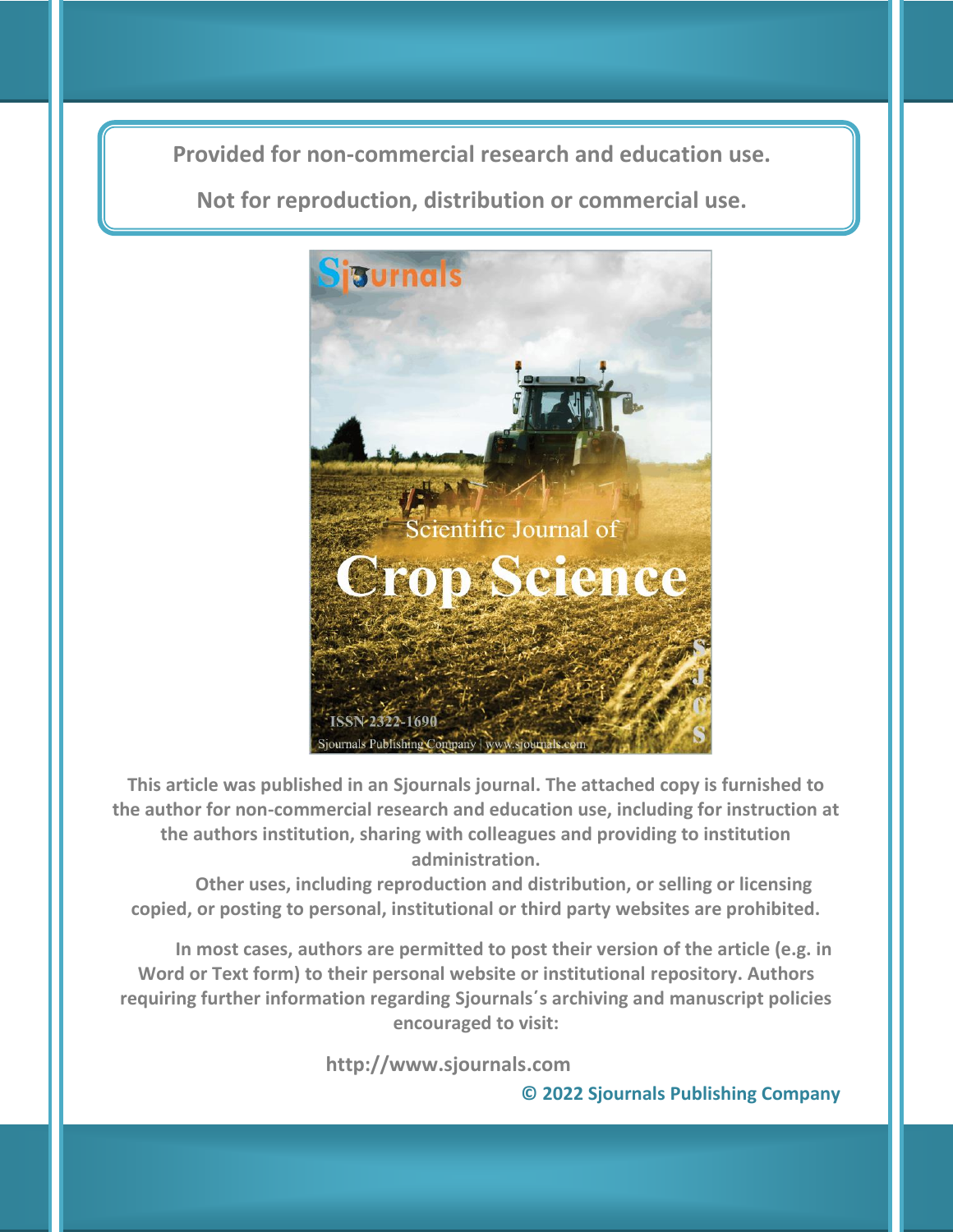



Contents lists available at Sjournals

# Scientific Journal of **Crop Science**

Journal homepage: www.sjournals.com

**Review article**

## **Chickpea breeding in the Bogara region of southern Kazakhstan**

## $N$ urbakyt Orazaliyev<sup>a</sup>, Murat Zhamalbekov<sup>a</sup>, Aidos Mussabekov<sup>b,\*</sup>, Orynbasar Alshynbayev<sup>c</sup>

*<sup>a</sup>Krasnovodopad Agricultural Experimental Station, Kazakhstan. <sup>b</sup>PhD, Department of Bilogy of SKPU, Kazakhstan. <sup>c</sup>Candidate of Agricultural Sciences of SKSU named after Auezov, Kazakhstan.*

\*Corresponding author: doc-1982@mail.ru

## A R T I C L E I N F O

## **ABSTRACT**

*Article history,*

Received 10 December 2021 Accepted 11 January 2022 Available online 18 January 2022 iThenticate screening 12 December 2021 English editing 10 January 2022 Quality control 17 January 2022

#### *Keywords,*

Chickpeas, Variety testing Nursery, Study Selection, Phenology Structural analysis Standard, Yield

This article describes the state of modern chickpea breeding in the fields that conduct chickpea breeding at the Krasnovodopadskaya agricultural experimental station. Research samples of chickpeas from ICARDA at all breeding stages, samples with productivity higher than standard were selected. Selection and valuable traits were revealed when growing collection samples of chickpeas exposed for research in the following stages. Currently, there is a protein shortage in Kazakhstan to overcome this situation, it is important to identify new varieties of chickpeas that give more yield for the further development of the agricultural industry. Studying the samples of chickpea culture, the article identified samples for various economically valuable traits.

© 2022 Sjournals. All rights reserved.

## **1. Introduction**

Chickpeas (*Cicer arietinum L.*) are one of the most important protein crops in world agriculture. According to numerous researchers, hard-to-reach phosphorous compounds after chickpeas are available for agricultural crops. Its seeds contain 23.5-28.5 % protein, 4.67-8.19 % oil and up to 42.5-59.28% carbohydrates. It is a good source of pyridoxine, pantoneonic acid, choline, and phosphorus. Chickpeas contain a significant amount of mineral salts: potassium, calcium, magnesium, sulfur, ammonium, boron, iron, zinc, etc. The content of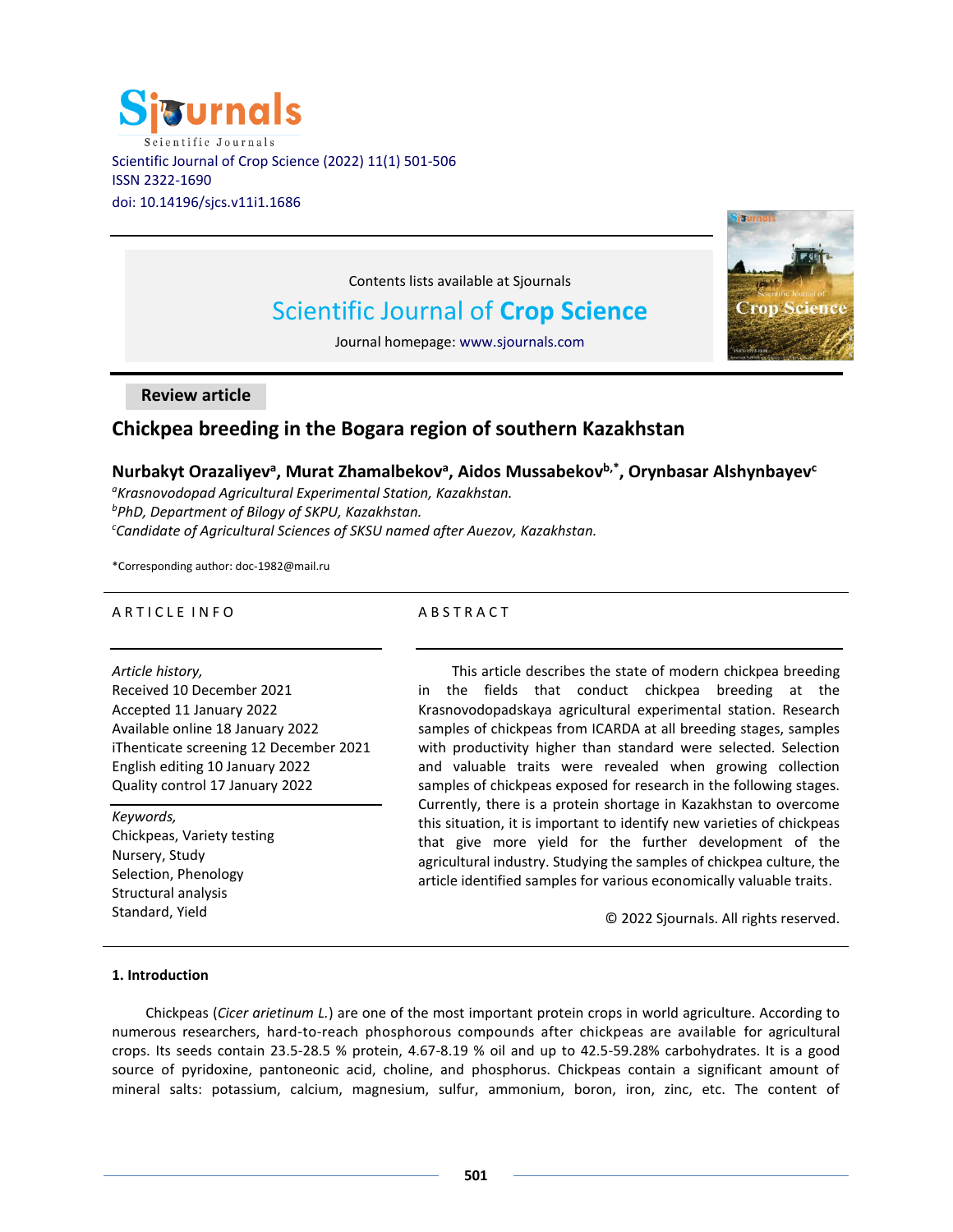magnesium, cobalt and iron is higher than in soy and peas. Dry chickpea grain contains vitamins: PP, A,1 B1b2, B6 (Aituev et al., 2004).

Speaking of chickpeas, you can list a number of positive qualities. First, this plant has the ability to accumulate in its seeds, as well as in the green mass, a significant amount of vegetable protein, which is the most important food and feed product (they are extremely important for full-fledged animal feeding). Secondly, these plants are of great agrotechnical importance as nitrogen collectors (this is explained by the activity of nodule bacteria that settle on the roots of legumes and are able to absorb free nitrogen from the air and translate it into forms accessible to plants). Third, legumes have an increased assimilation capacity of the root system in relation to hard-to-dissolve phosphorous compounds that are not readily available for most cereals, i.e. they are a precursor for cereals and other crops. Fourth, chickpeas maintain a high market price (Berlyand and Kryuchev, 1988).

However, chickpeas, as a drought-resistant crop, are of great interest to the south of Kazakhstan and, in the presence of more precocious varieties, can be successfully cultivated here. Another feature of chickpeas, unlike other legumes, is that it is less affected by diseases and pests (Kovalev et al., 1988).

In the current conditions of agricultural development, when the republic is on the eve of joining the WTO, the main task of Kazakhstan's breeders is to create more productive, competitive, commercial varieties of various crops, including chickpea varieties. Thus, over the past 20 years, such genetic sources as Yubileynaya 100 and ICARDA-1 have been of great importance for the implementation of the chickpea breeding program, increasing its immunity and productivityЮбилейная. Taking into account the needs of agricultural producers in Southern Kazakhstan and the direction of farmers ' demand towards creating high-quality, early-maturing varieties of the rainfed ecotype, promising numbers F97-141, F95-52, F 97-95, etc. are currently being tested for productivity97-95 и др (Конырбеков, 2007).

Highest number of chickpea samples (17,258 from 43 countries), it is concentrated in gen-bank the ICRISAT Genbank, India. The collection is studied by 22 morpho-agronomic features. In ICANDRD and the collection includes 12,448 samples of the cultural chickpea species. The study was based on 24 characteristics divided into 2 groups: morpho-agronomic and biotic, as well as abiotic stresses (Namazbekova, 2011).

#### **1.1. Soil and climate zones of the region**

Climate: The territory of Bogara in the South of Kazakhstan is fully included in the Turan climatic province, the main difference between which and the typical continental subtropical climate of Iran and Afghanistan is a significant severity of the thermal region of the winter half-year and, to a certain extent, a shift in the annual precipitation maximum from winter to spring (Babushkin L. N., 1964).

The soil: South Kazakhstan regions are represented by gray soils and are confined to the foothills and foothill plains of the western spurs of the Tien Shan, which represent a low stage in the vertical zoning system. It occurs in the range of absolute heights from 200-350 to 900-1000 m. Depending on the climatic features and vegetation coverг, the following subtypes of gray soils are distinguished in the territory of the region according to the degree of humus content and the severity of morphological and agrochemical properties, which change as the absolute heights decrease: serozems are dark (gray-brown carbonate), ordinary serozems and light serozems. Humus content 09-1, 1%.

Scientific novelty of research: Проведен исследования150 samples of chickpeas fromEast KARD and 70 samples of local chickpeas were studied for economic and breeding valuable traits in rainfed conditions in the following areas:Krasnovodopadsky Agricultural Complex.

#### **2. Materials and methods**

Phenological observations: a generally accepted method of VIR 1986. The main phases of chickpea plant development are noted. To determine the breeding value based on phenological characteristics, the duration of interphase periods is calculated: "Shoots-budding" and "budding-maturation").

Crop structure: 30 plants each from selected sheaves from accounting sites. The following elements of the crop structure of the tested varieties are taken into account: the length of the stem, the number of internodes (total and productive), the number of beans per plant, the number of seeds in the bean and per plant, and the weight of seeds from the 1st plant.

"Methodological guidelines for the study of the world collection of VIR", - L-1997.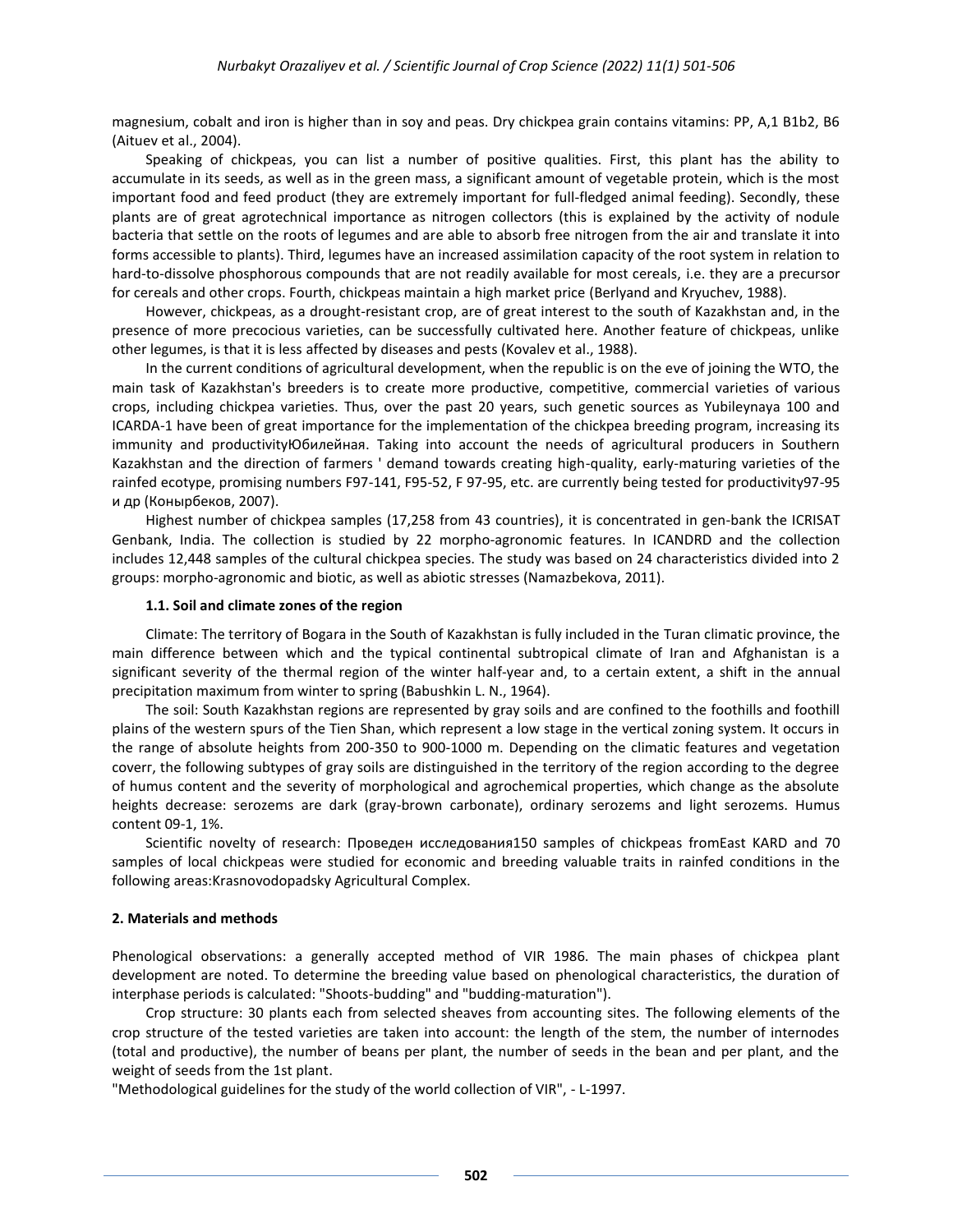Plant height is an average of 5-10 plants, measured from the base of the plant to the top of the bean. The number of beans in a plant is an average of 5-10 plants.

Methodology for mathematical processing of experimental data, defined by B. A T. Dospekhov.

Breeding nurseries are carried out according to the method on plots of 5, 10, 20 m2<sup>2</sup> in 2-fold repetition. Sowing was carried out using the SSFK-7 seed drill. Уборку Collection and breeding nurseries were cleaned manually at the beginning of full ripeness.

#### **3. Results and discussion**

In the reporting yearна всех питомнике испытывались, 220 varieties of legumes were tested at all nurseries селекции Krasnovodopadsky Agricultural Complex.

Plant care during the growing season consisted of two manual weeding operations. Having laid out the experimental plot in accordance with the scheme, the nursery was laid out with the SSFC-7 seed drill (April 3, 2021). After the appearance of themoves, work was carried out on the design of the experimental site with the placement of numbered pegs, stencils and fixing sites in the amount of 10 pieces, counting the density of seedlings and selecting sheaves.

#### **3.1. Results of studying varieties and samples**

**Table 1**

Phenological observations were made on seedlings in the selection and collection nurseriesе. В коллекционном питомнике 150 samples of chickpeas were studied in the collection nursery. The emergence of seedlings was noted on 10-12 days after sowing.

| Growing season in collection nurseries. |                             |                 |                 |                         |
|-----------------------------------------|-----------------------------|-----------------|-----------------|-------------------------|
| n/a                                     | Varietal<br><b>Start of</b> |                 | Time of bean    | <b>Grain maturation</b> |
| number                                  | samples                     | flowering, date | formation, date | time, date              |
| 1                                       | Symbat 1 St                 | 22.05.2021      | 31.05.2021      | 29.06.2021              |
| $\mathcal{P}$                           | F10-01S                     | 20.05.2021      | 29.05.2021      | 27.06.2021              |
| 3                                       | F10-29C                     | 20.05.2021      | 29.05.2021      | 27.06.2021              |
| 4                                       | F10-16s                     | 19.05.2021      | 28.05.2021      | 26.06.2021              |
| 1                                       | 2                           | 3               | 4               | 5                       |
| 5                                       | F10-06c                     | 19.05.2021      | 28.05.2021      | 26.06.2021              |
| 6                                       | F10-20C                     | 19.05.2021      | 28.05.2021      | 27.06.2021              |
| 7                                       | F10-24C                     | 19.05.2021      | 28.05.2021      | 27.06.2021              |
| 8                                       | F10-07s                     | 20.05.2021      | 29.05.2021      | 28.06.2021              |
| 9                                       | F10-35S                     | 18.05.2021      | 27.05.2021      | 25.06.2021              |
| 10                                      | F10-19s                     | 21.05.2021      | 30.05.2021      | 28.06.2021              |

| F10-24C                                                    | 19.05.2021     |            | 28.05.2021            | 27.06.20 |
|------------------------------------------------------------|----------------|------------|-----------------------|----------|
| F10-07s                                                    | 20.05.2021     |            | 29.05.2021            | 28.06.20 |
| F10-35S                                                    | 18.05.2021     |            | 27.05.2021            | 25.06.20 |
| F10-19s                                                    | 21.05.2021     |            | 30.05.2021            | 28.06.20 |
|                                                            |                |            |                       |          |
| Table 2                                                    |                |            |                       |          |
| Results of selected samples by yield PSI on Bogar in 2021. |                |            |                       |          |
|                                                            |                |            | $+/-$ to the standard |          |
|                                                            |                |            |                       |          |
| <b>Selection number</b>                                    | <b>Blossom</b> | Yield c/ha | c/ha                  |          |
| Simbat art.                                                | 22.05          | 5,1        | 0,0                   |          |
| F10-263c                                                   | 18.05          | 5,6        | $+0,5$                |          |

F10-76c 20.05 5,3 -0,2 F10-159c 20.05 5,5 +0,4 F10-92c 20.05 5,7 +0,6 F10-183с 20.05 5,9 +0,8 F10-209c 22.05 5,0 +0,1 F10-113с 22.05 4,8 -0,3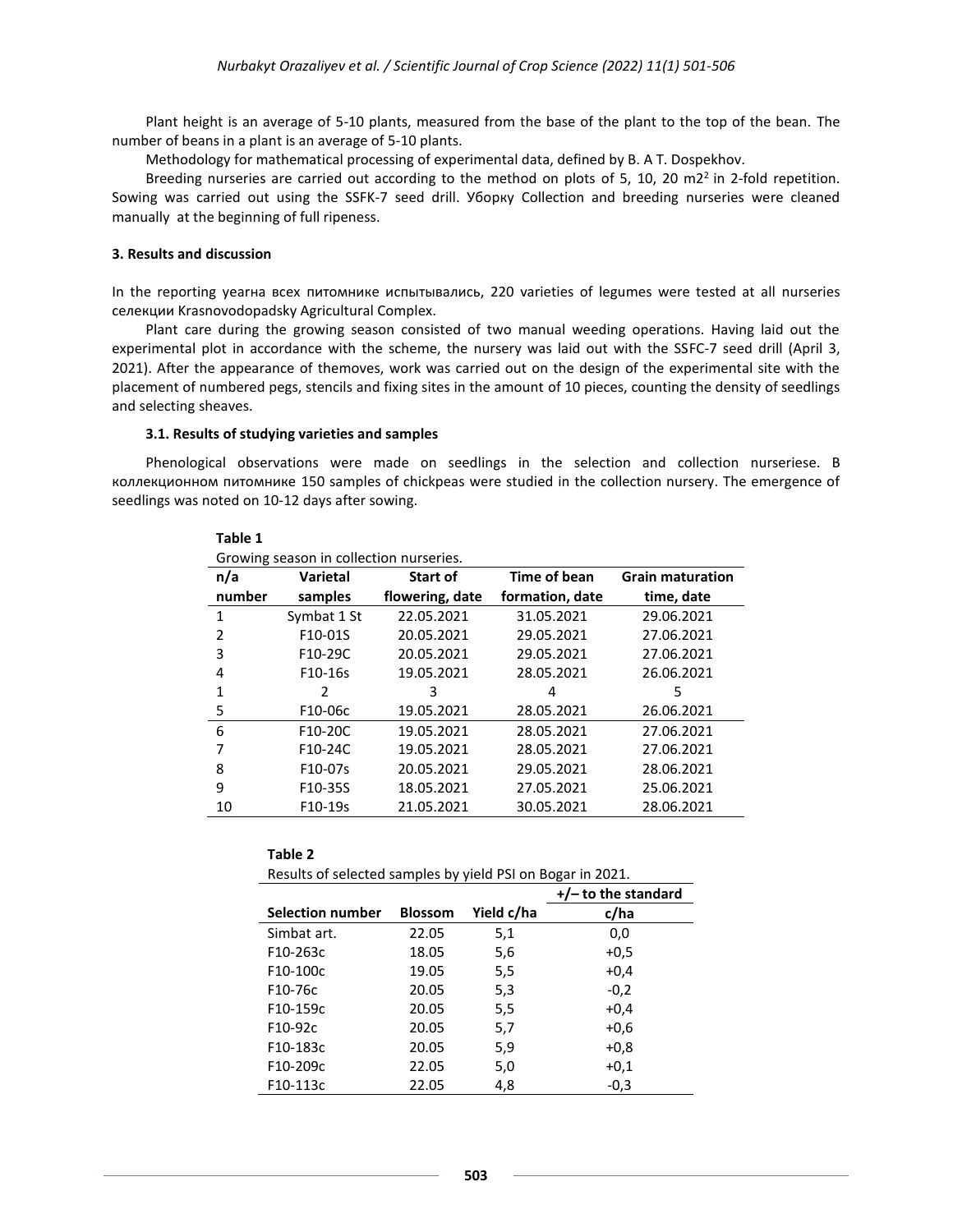Phenological observations showed that 21 samples were discolored earlier by 3-5 days, the earliest numbers wereF10-36c, FF10-30c and FF10-26c than the standard Symbat 1. The remaining chickpea samples were at or below the standard 2-3 days later. Chickpea variety "Symbat 1 " matured on 31.06.2021, 21 varieties matured 2-4 days earlier. No complete ascochytosis attack was observed during immunological evaluation. No illnesses were observed. 20 numbers were tested in PSI.F6 samples ( FF10-263c, F10-100c, F10-76c, F10-10-15976c, F10-159c, F10-92c, and F10-183c, F10-92c и F) with 2-4 days earlier flowering than the standard were installed in the PSI Symbat 1.

As can be seen from the data in Table 2, promising samples, F10-263c, F10-100c, F10-76-76c, F10-159c, F10- 92c and F10-183c exceed the standard yield Symbat 1 ranged from +0.2 to +0.8 centners / ha. By the weight of 1000 grains, F10-100c - 370g., F10-76-76c – 360g, F10-92c – 375g were allocated, the rest were on par with the standard.

Phenological observations were carried out in KSI: 15 cultivars were identified by early germination; 20 cultivars were identified by growth intensity grade-samples - F97-171, F98-10, F98-88, F98-12, F98-25 сортообразцы опережающих на 98-25 cultivars that were 1-2 days ahead of the standard Symbat 1. Standard gradeSymbat 1 entered the flowering phase 22on May 22 in comparison with the standard, flowering began on May 19 to 24. In the phase of flowering allocated 10 samples of chickpea in the bidding nursery (Ғ98-101с, Ғ98– 50C, Ғ98–81с, Ғ98–12C Ғ98-19s, Ғ98–65C, Ғ98–81с Ғ98 95 ° C, Ғ98–103с and Ғ98-114с) at flowering, anticipating 2- 3 day standardand "Symbat 1" (Table 3).

#### **Table 3**

Phenological observations and yield in KSI.

**Table 4**

| ייכה ווי אונט אווט מווטוס וואס וספטט<br><b>Selection number</b> | branching | flowering | <b>Bean formation</b> | maturation | Yield c/ha | $+/-$ to the standard |
|-----------------------------------------------------------------|-----------|-----------|-----------------------|------------|------------|-----------------------|
| Symbat 1, article                                               | 26.04     | 22.05     | 04.06                 | 29.07      | 6,2        |                       |
| F97-101 with                                                    | 23.04     | 20.05     | 01.06                 | 26.07      | 7,2        | $+1,0$                |
| F97-50 with                                                     | 24.04     | 20.05     | 02.06                 | 27.07      | 7,1        | $+0.9$                |
| F97-81 with                                                     | 24.04     | 20.05     | 02.06                 | 26.07      | 6,5        | $+0,3$                |
| F97-12 with                                                     | 23.04     | 19.05     | 01.06                 | 25.07      | 7,5        | $+1,3$                |
| F97-19 with                                                     | 23.04     | 19.05     | 01.06                 | 26.07      | 6,6        | $+0.4$                |
| F97-65 with                                                     | 24.04     | 20.05     | 02.06                 | 26.07      | 6,9        | $+0,7$                |
| F97-81 with                                                     | 25.04     | 21.05     | 03.06                 | 27.07      | 7,0        | $+0,8$                |
|                                                                 | 2         | 3         | 4                     | 5          | 6          |                       |
| F97-95 with                                                     | 25.04     | 21.05     | 03.06                 | 27.07      | 7,5        | $+1,3$                |
| F03-103 with                                                    | 24.04     | 20.05     | 02.06                 | 26.07      | 7,2        | $+1,0$                |
| F98-114 with                                                    | 23.04     | 19.05     | 01.06                 | 25.07      | 7,1        | $+0,9$                |

| Density of chickpea plants standing. |                     |                                       |  |
|--------------------------------------|---------------------|---------------------------------------|--|
| Grade                                | <b>Plant height</b> | Number of plants per $1 \text{ m2}^2$ |  |
| Symbat 1, standard                   | 45                  | 30                                    |  |
| F97-01 with                          | 50                  | 32                                    |  |
| F97-16 with                          | 16                  | 31                                    |  |
| F97-20 with                          | 47                  | 33                                    |  |
| F97-12 with                          | 55                  | 35                                    |  |
| F97-36 with                          | 50                  | 31                                    |  |
| F9 to 18 with                        | 49                  | 31                                    |  |
| F9-82c                               | 50                  | 31                                    |  |
| F97-14 with                          | 55                  | 32                                    |  |
| $F9:30am$ with                       | 52                  | 33                                    |  |
| F9-23C                               | 54                  | 31                                    |  |

Field assessment was carried out on a 5-point scale for ascochytosis resistance and 10 samples were isolated. We studied the numbers based on the shape of the bush, tallness and ability to mechanized cleaning, with the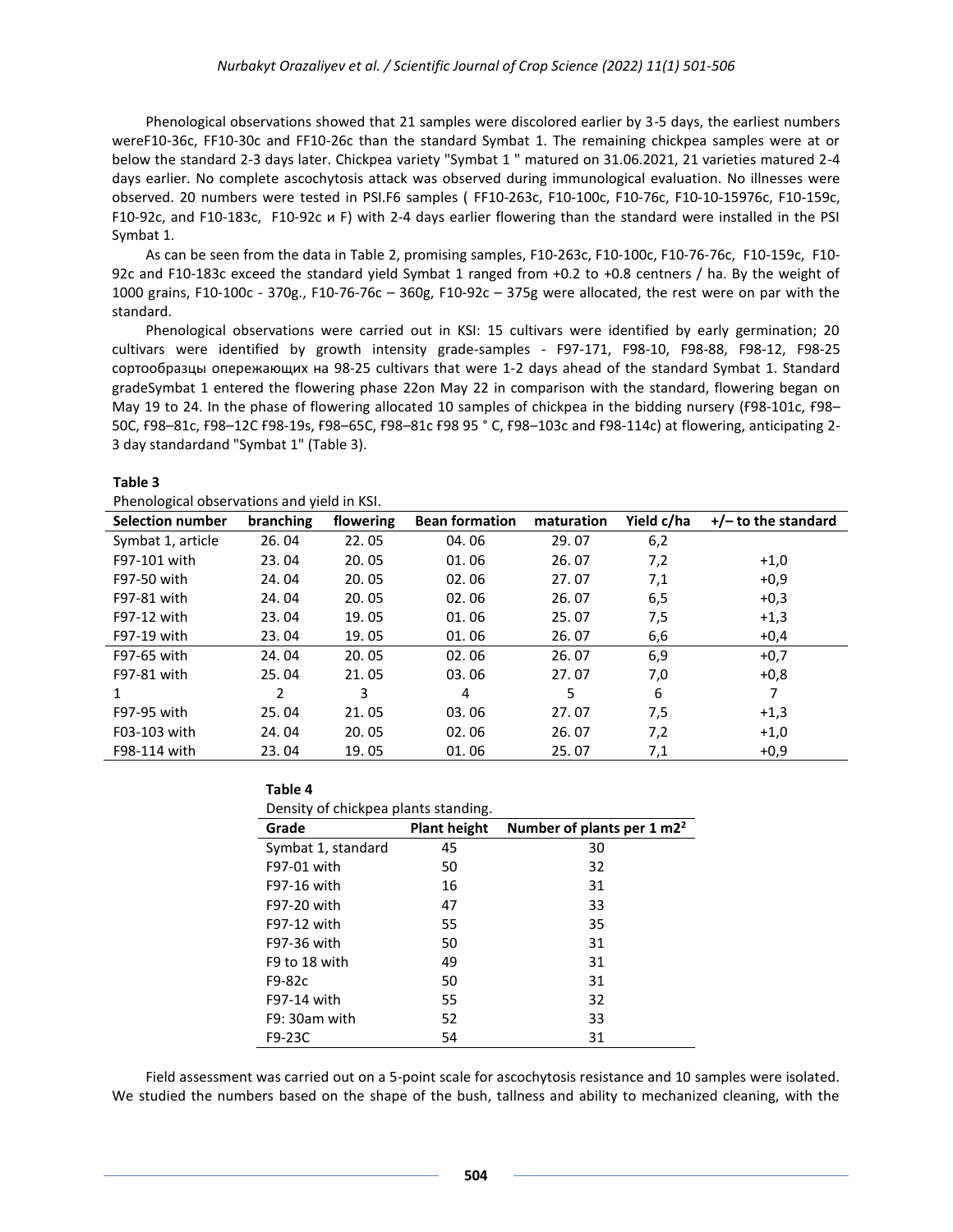lower beans attached above 15cm and 15 varietal samples were identified. 10 cultivars were selected for drought resistance grade-samples.

Precocity: the flowering period of the central bean: precocious earlier up to 4 days than the standard, medium-ripened ± 2 days compared to the standard. Late ripening is 2-3 days later than the standard. Selected 10 samples on precocity ie F97-101с, F97-50C, F97-81с, F97-12C, F97-19s, F97-65C, F97-81с, F97 95 ° C, F97-103с and F97-114с 1-6 June to about prasowania beans ahead of the standard for 3-4 days.

Structural analysis: the number of beans, the nature of grains and the weight of 1000 seeds are determined. For chickpea varieties "Simbat 1" weight of 1000 seeds was 315 g, the nature of seeds was 740 g/l. The variety F97- 12 was selected, the weight of 1000 seeds is 380 grams, the nature of seeds is 760 g/l. Plant height number F97- 114-55-114 - 55cm, number of beans in 1 plant 18.0 pcs, seed weight per plant 11.4 g. This indicator is higher by 9- 15-% compared to the variety "Symbat 1". The knotting rate of beans in one plant was from 15 to 20pcs of seeds. On the fixed sites, the density of plant standing in the volume of 10 plots was calculated (Table 4).

The density of plant standing by variety is ySymbat 1-30 pcs/ $^{m2}$ , F97-01c-32 pcs/ $^{m2}$ , F97-16c-31 pcs/ $^{m2}$ , F97-20c- 33 pcs/ $m^2$ , F97-12c- 35 pcs/ $m^2$ , F 97-36c-31 pc/ $m^2$ . In April, due to low precipitation, the average height of chickpea plants ranged from 35 to 55cm.

According to the results of phenological observations, 5 cultivars were identified by precocity. Selection of autonomous non-commercial organizations in crops of 10 varietal samples based on biological and economically valuable traits. 10 cultivars were selected for drought resistance grade-samples. In the competitive nursery on bogar, 10 varieties of chickpeas were selected, which exceeded the standard yield from 1.0 to 2.1 centners/ha. The average yield of the standard was 5.5 c/ha, and these numbers are F97-06, F97-24, F97-36, F97-26, F97-18, F97- 27, F97-14, F97-82, F97-13, F97-1111 above the standard (Symbat 1) was exceeded by 1-1. 3 centners / ha.

#### **4. Conclusion**

Phenological observations were carried out in the collection nursery of 150 samples: 20 cultivars were identified according to the growth grade-samples rate: F97-171c, F98-10c, F98-88c, F98-12c, F98-25c leading by 4- 5 days. Symbat 1, according to the number of branches, 30 cultivars were identified. Phenological observations showed that 21 samples were discolored earlier by 3-5 days, the earliest numbers wereF10-36c, FF10-30c and FF10-26c than the standard Symbat 1.

Control nursery. 5 chickpea samples that exceed the standard are selected Symbat 1 in terms of yield from +0.2 to +0.9 c / ha. The best numbers among chickpeas in terms of yield were: F10-15c-5.2, F10-23c – 5.5, F10-31c 10-31c – 5.7, F10-36c-5.3 and F10 – 45c-5.9 c / ha. The rest of the rooms were at or below standard.

20 samples were tested in PSI.F6 samples ( FF10-263c, F10-100c, F10-76c, F10-10-15976c, F10-159c, F10-92c, and F10-183c, F10-92c  $\mu$  F) with 2-4 days earlier flowering than the standard were installed in the PSI Symbat 1. Promising samples F10-263c, F10-100c, F10-76-76c, F10-159c, F10-92c and F10-183c yield excess over the standard Symbat 1 ranged from +0.2 to +0.8 centners / ha. By the weight of 1000 grains, F10-100c - 370g., F10-76- 76c – 360g, F10-92c – 375 g were allocated.

20 samples were tested in KSI. п. According to the growth rate, 20 cultivars were identified - F97-171, F98-10, F98-88, F98-12, F98-25, etc. varietal samples опережающих на that are 1-2 days ahead of the standard Symbat 1. We studied the numbers based on the shape of the bush, tallness and ability to mechanized cleaning, with the lower beans attached above 15 cm. and 15 varietal samples were identified. 10 cultivars were selected for drought resistance grade-samples.

The research was funded by the Ministry of Agriculture Republic of Kazakhstan(subject:"Creation of highly productive varieties and hybrids of leguminous crops based on the achievements of biotechnology, genetics, physiology, and plant biochemistry for their sustainable production in various soil and climatic zones of Kazakhstan" No. BR10765000).

Resume: In 2021, in the collection, control, preliminary testing of chickpea samples and competitive variety testing, 220 samples were studied for valuable agricultural characteristics, that is, studies were conducted on early gathering, growth rates, branching, flowering dates, early ripening, drought resistance and yield, as a result of which the results were obtained F97-101c, F97-50c, F97-81c, F97-12c, F97-19C, F97-65c, F97-81c, samples F97 - 95C, F97-103c and F97-114c exceeded the standard grade of Symbat-1 in yield by 0.3-1.3 c/ha.